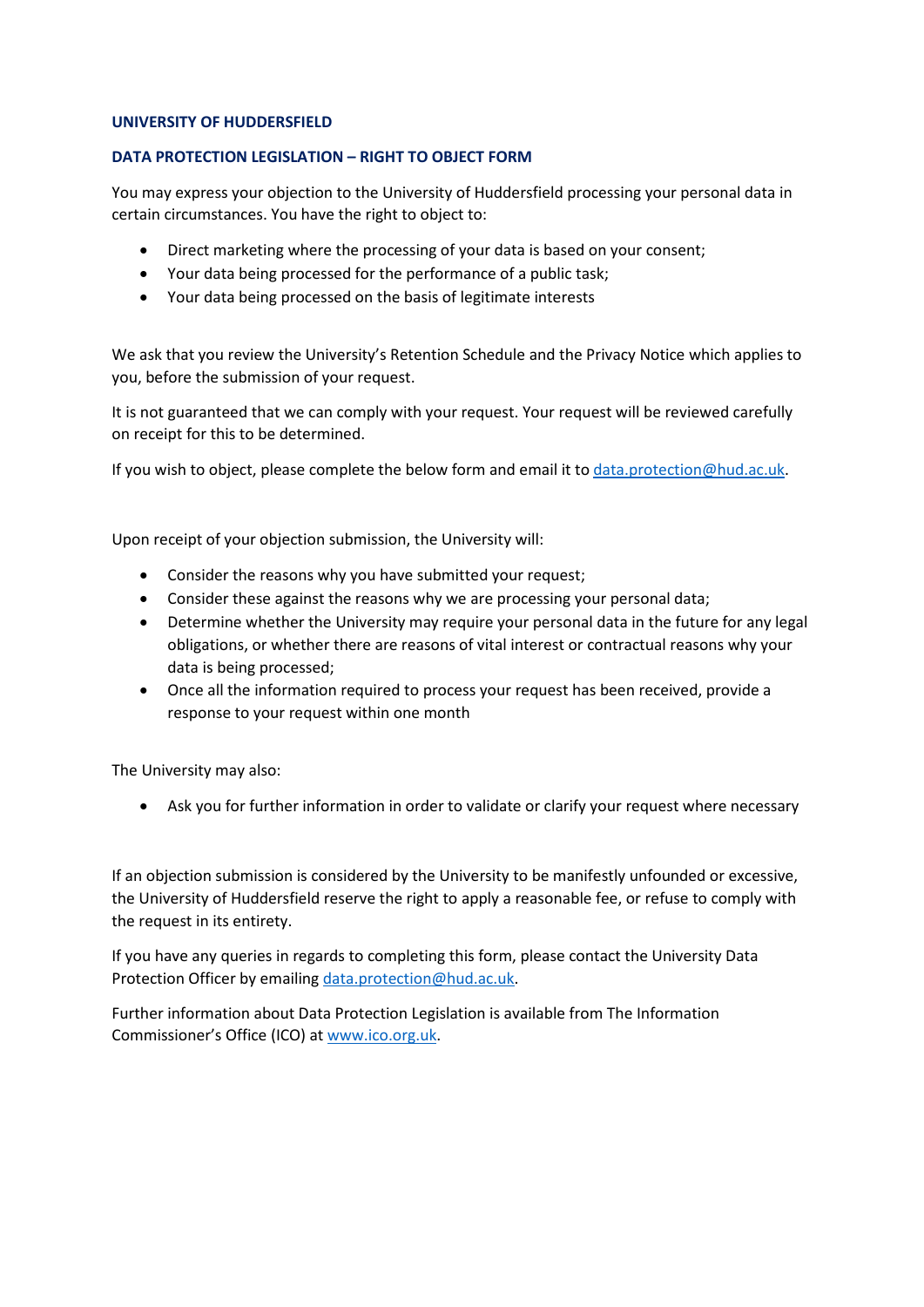# Please complete in **BLOCK CAPITALS**

### DATA SUBJECT DETAILS

| Surname:                                 | Forename/s: |
|------------------------------------------|-------------|
| Address:                                 |             |
|                                          |             |
|                                          |             |
|                                          |             |
| Previous name/s the University may hold: |             |
|                                          |             |
|                                          |             |
| Telephone number:                        |             |
| Email address:                           |             |

# TO BE COMPLETED BY **STUDENTS** (CURRENT OR FORMER)

| ID number:                  |            |
|-----------------------------|------------|
| Name of course:             |            |
|                             |            |
| Date started:               | Date left: |
| <b>Additional comments:</b> |            |
|                             |            |
|                             |            |

## TO BE COMPLETED BY **STAFF** (CURRENT OR FORMER)

| Job title/s:                |            |
|-----------------------------|------------|
| Date started:               | Date left: |
| <b>Additional comments:</b> |            |
|                             |            |
|                             |            |

## DETAILS OF PERSONAL DATA

| Please enter details of the personal data you object to us processing: |  |
|------------------------------------------------------------------------|--|
|                                                                        |  |
|                                                                        |  |
|                                                                        |  |
|                                                                        |  |
|                                                                        |  |
|                                                                        |  |
|                                                                        |  |
|                                                                        |  |
|                                                                        |  |
|                                                                        |  |
|                                                                        |  |
|                                                                        |  |
|                                                                        |  |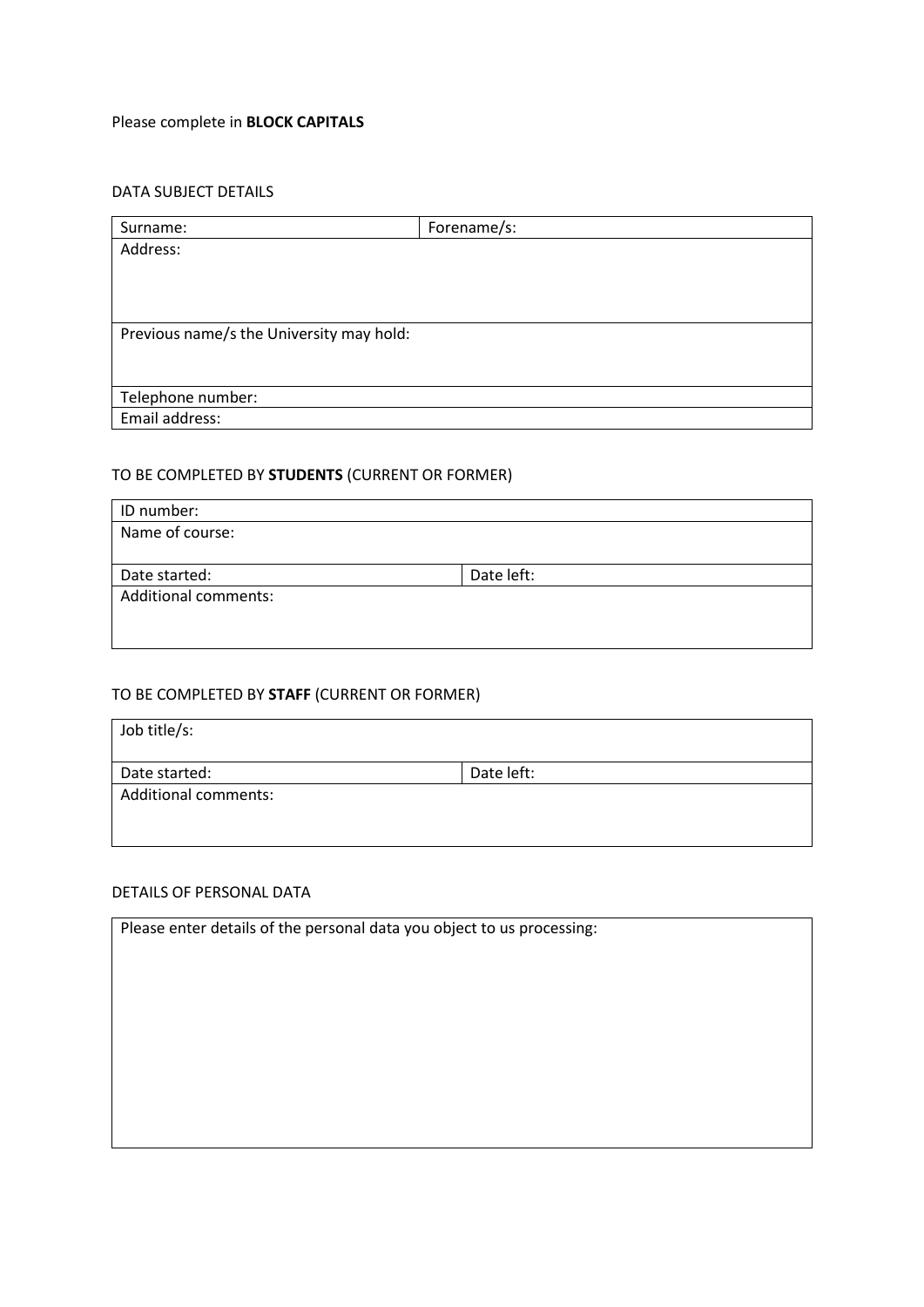Please provide details of where you think this data is held in the University:

### REASON FOR REQUEST

Please tick below to indicate the reason/s why you are objecting to your personal data being processed.

| I withdraw my consent for use of my personal data for direct marketing |  |
|------------------------------------------------------------------------|--|
| purposes                                                               |  |
|                                                                        |  |

| I object to my data being processed for the performance of a public task                                |  |
|---------------------------------------------------------------------------------------------------------|--|
| Please provide the reason/s why you believe you object to your data being processed for this<br>reason: |  |
|                                                                                                         |  |
|                                                                                                         |  |

| I object to my data being processed for the reasons of legitimate interests                             |  |  |
|---------------------------------------------------------------------------------------------------------|--|--|
| Please provide the reason/s why you believe you object to your data being processed for this<br>reason: |  |  |
|                                                                                                         |  |  |
|                                                                                                         |  |  |
|                                                                                                         |  |  |